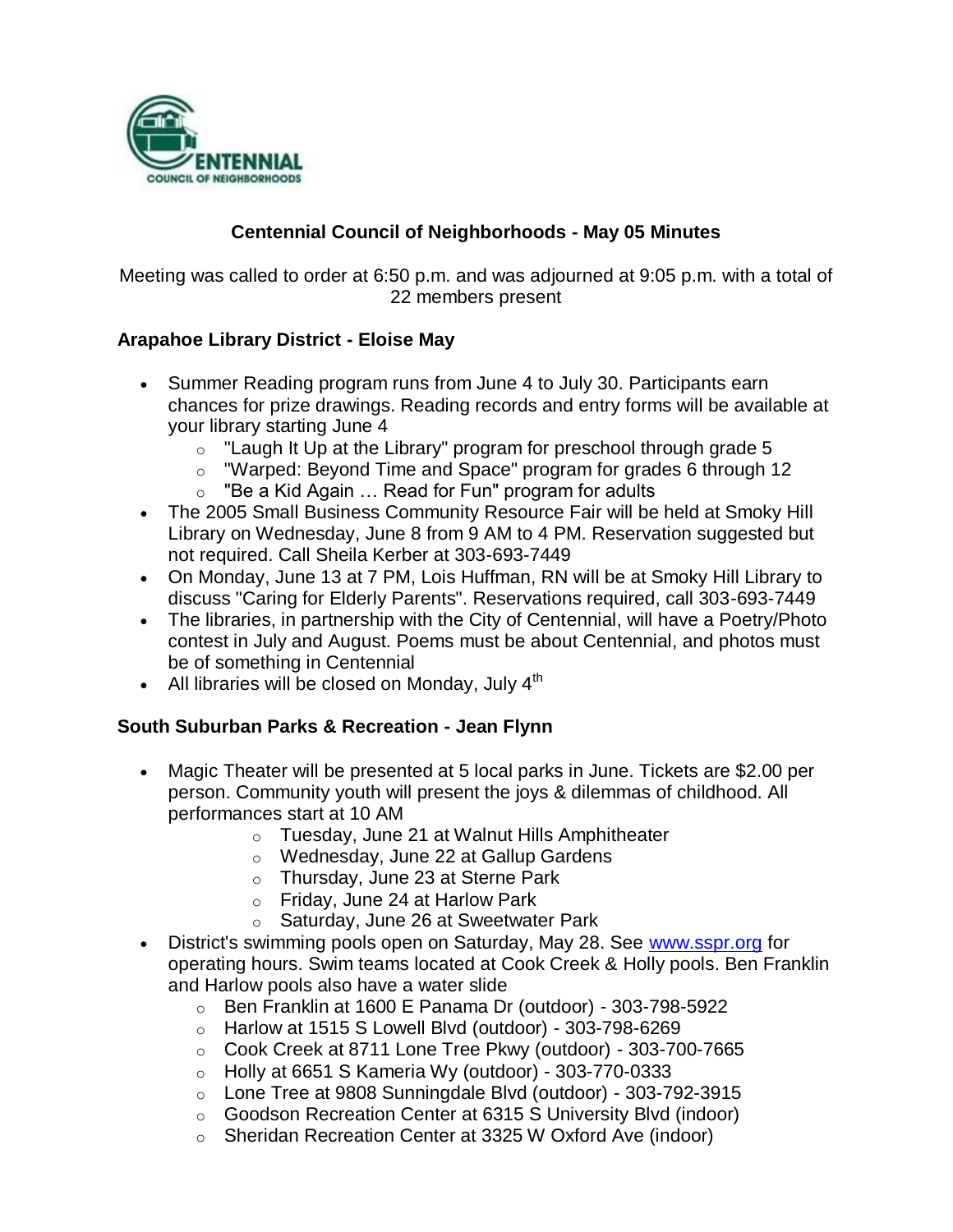- o Lone Tree Recreation Center at 10249 Ridgegate Cir (indoor)
- o Buck Community Recreation Center at 2004 W Powers Ave (indoor)
- Holly Tennis Courts (6651 S Kameria Wy) are open dawn to dusk. Free Grand Opening on Saturday, May 7 from 10 AM to 12 PM. Pre-register class # 49111 at 303-347-5999 or www.sspr.org. For more information, call 303-771-3654. Six lighted courts available
- Red Flag Special for the month of June is a 10% discount on any general admission pass to South Suburban facilities

### **Arapahoe County Sheriff - Mark Fisher**

- "Memorial Day & Beyond" traffic safety plan runs from May 23 to June 12. Two federal grants (Heat Is On DUI enforcement & Click It Or Ticket seat belt use) have been combined. This time period is the most deadly period on the nation's highways
- New sex offender bill awaiting signature by governor. Local law enforcement agencies will have own web site with pictures & information for their areas. Arapahoe County has the web site complete and ready for use upon signature by the governor. Users will be able to search the list using many different criteria. Web site financed by confiscated money from drug dealers
- Sheriff's Office and Cunningham Fire Rescue working on article for  $4<sup>th</sup>$  of July fireworks restrictions, bans, and laws
- Because of the inter-agency notification and communication policies established by Sheriff Robinson, Arapahoe County has more jail inmates on "hold" by Immigration than any other jail in the state. Article concerning this issue was in *Rocky Mountain News*, May 23, 2005

### **South Metro Fire District - Dan Mulroney**

- South Metro will construct a new station at Quincy and University near the new Cherry Hills courthouse
- South Metro Administration building has increased security measures because the State of Colorado Emergency Operating Center has moved into the building
- South Metro also building a new fire station (# 43) in Lone Tree near the hospital. Building will be used jointly with the Lone Tree police
- Over the next two years, South Metro will purchase four new aerial ladder fire trucks
- Arapahoe Sheriff's Office and South Metro Fire conducted a very successful mock CERT disaster exercise on Saturday, May 21

# **City of Centennial - Nancy Reubert**

- An ordinance adopting a new title of the Municipal Code regarding offenses and recodifying existing ordinances regarding offenses passed its first reading. Second reading will be June 6. Includes regulations on dumpsters
- Council passed ordinance on first reading of regulating location and design standards for car washes, convenience stores/gas stations, drive- through restaurants, and self storage facilities. Second public hearing for this ordinance will be on June 6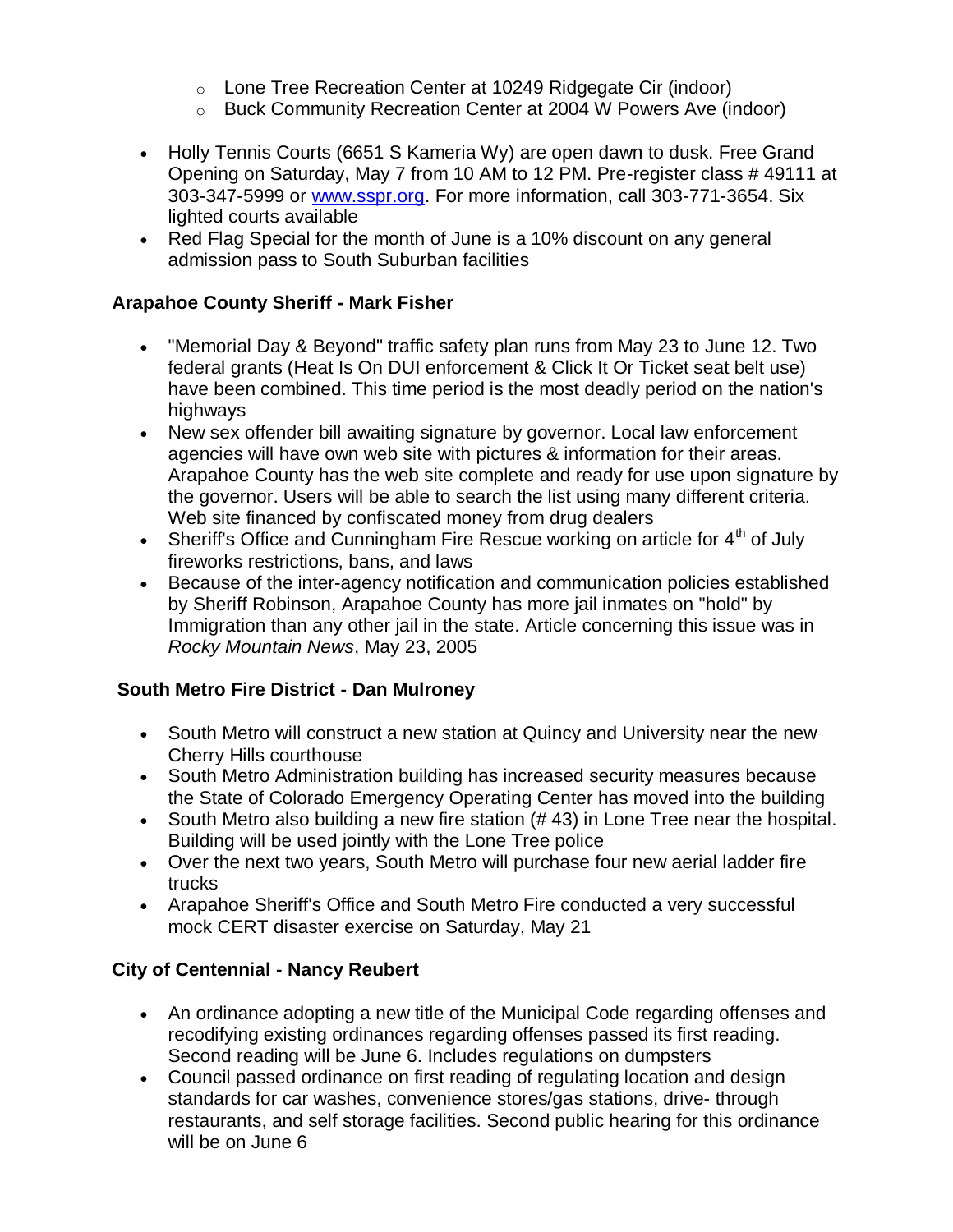- City has hired a second code enforcement officer, David Campos at 303-754- 3313 (handles the City south of Arapahoe Road. Joseph Brooks is at 303-754-3320 (handles the City north of Arapahoe road). Issuance of code enforcement tickets will commence
- Council passed a liquor tasting ordinance, allowing tasting on only 50 days per year, between 11 AM and 7 PM. Stores must have a permit
- Council also passed an ordinance regulating type B Group Homes
- Information on all these ordinances is available on the City's web site, www.centennialcolorado.com

#### **City of Centennial - Susan Nix**

- From mid August through September, RTD will be hold meetings about the draft service plan for the Lite Rail opening at the end of 2006
- Need support from the community to convince RTD of Centennial's need for this service

### **City of Centennial - Betty Ann Habig**

- City Council will hold a retreat sometime in the future to discuss & prioritize 70 future agenda items
- Home Rule commission has been budgeted for this year to try to get a vote this fall to make Centennial a "home rule city"
- Redevelopment of the Marathon Oil property is beginning. Owners are looking at high density residential development. A CenCON member recommended that a retirement community be considered for this property

### **CenCON Reports - President - Cathy Noon**

38 member HOAs have paid the dues for the year. 20 HOAs still need to pay

- A copy of SB 05-100 was sent to each member today. It is the version as sent to the governor for signing
- Orten & Hindman will have a workshop on June 2 at the Inverness Hotel, 6:30 to 9 PM, and another one on June 28 in Aurora concerning SB 05- 100. See www.ortenhindman.com for information to register for this free workshop
- TV channel 4 is having a Community Forum for the City of Centennial at 6:30 PM on June 28 at the Student Achievement Resource Center, 14188 E Briarwood Ave
- Consideration will be given to having a "CenCON Workshop" about SB 05-100 if the Governor signs the bill into law

### **- Treasurer - Gerry Cummins**

| <b>Checking Previous</b><br>Balance: | \$514.43 | <b>Savings Previous</b><br>Balance: | \$4251.19 |
|--------------------------------------|----------|-------------------------------------|-----------|
| Income:                              | \$0.00   | Income (Dues):                      | \$210.00  |